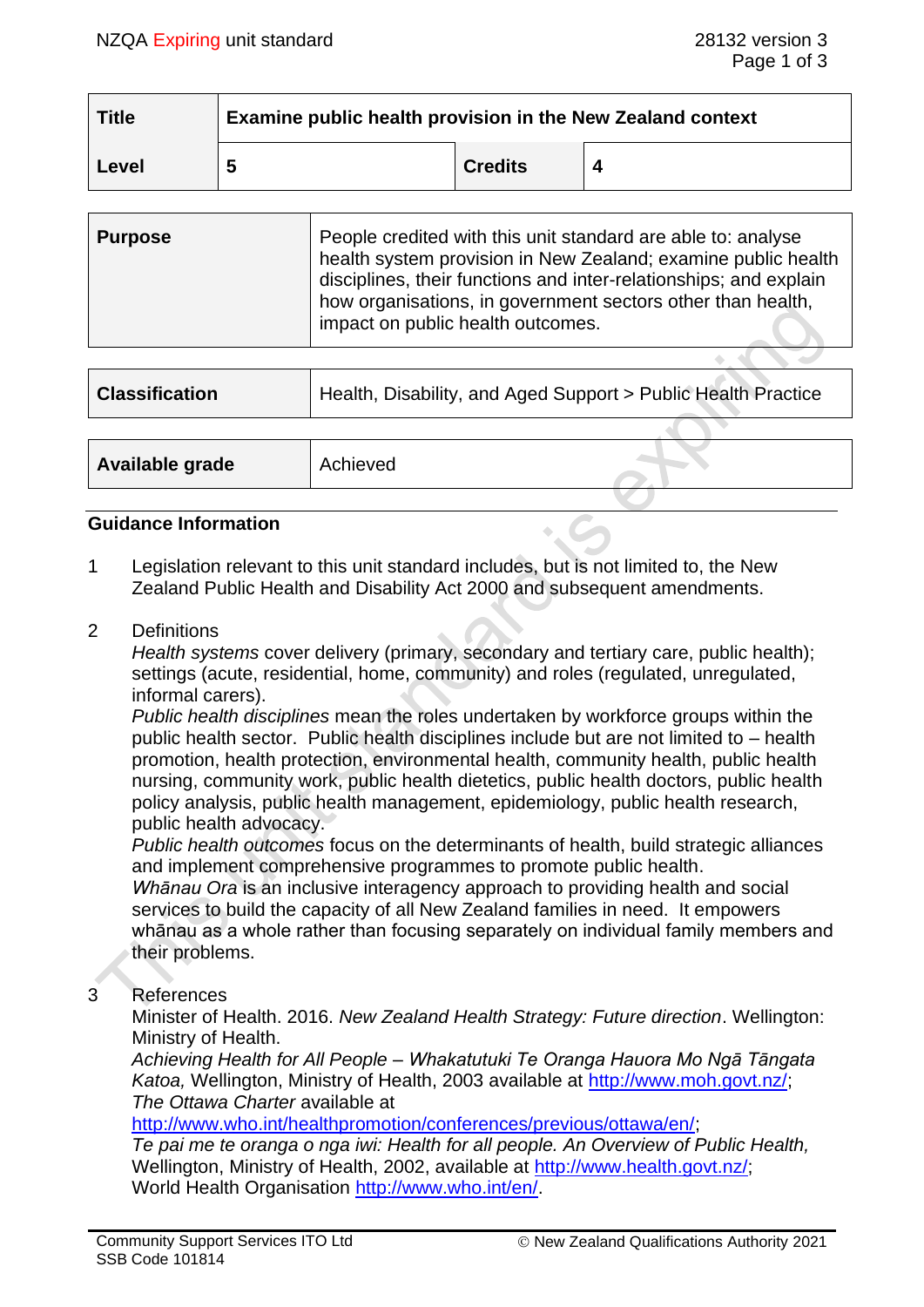# **Outcomes and performance criteria**

## **Outcome 1**

Analyse health system provision in New Zealand.

### **Performance criteria**

- 1.1 Health systems are analysed to determine scope of service provision.
	- Range scope of service provision includes but is not limited to restorative, rehabilitation, recovery, Whānau Ora, integrated.

## **Outcome 2**

Examine public health disciplines, their functions and inter-relationships.

#### **Performance criteria**

2.1 Functions and inter-relationships of public health disciplines are analysed to determine scope of public health service provision.

#### **Outcome 3**

Explain how organisations, in government sectors other than health, impact on public health outcomes.

Range government sectors other than health must include – education, housing, employment, local government, Environmental Protection Authority.

## **Performance criteria**

3.1 Government organisations, in sectors other than health, are explained to determine their impact on public health outcomes.

## **This unit standard is expiring. Assessment against the standard must take place by the last date for assessment set out below.**

#### **Status information and last date for assessment for superseded versions**

| <b>Process</b>           | <b>Version</b> | <b>Date</b>       | <b>Last Date for Assessment</b> |
|--------------------------|----------------|-------------------|---------------------------------|
| Registration             |                | 20 February 2014  | 31 December 2023                |
| Rollover and<br>Revision | 2              | 26 September 2019 | 31 December 2023                |
| <b>Review</b>            | 3              | 26 August 2021    | 31 December 2023                |